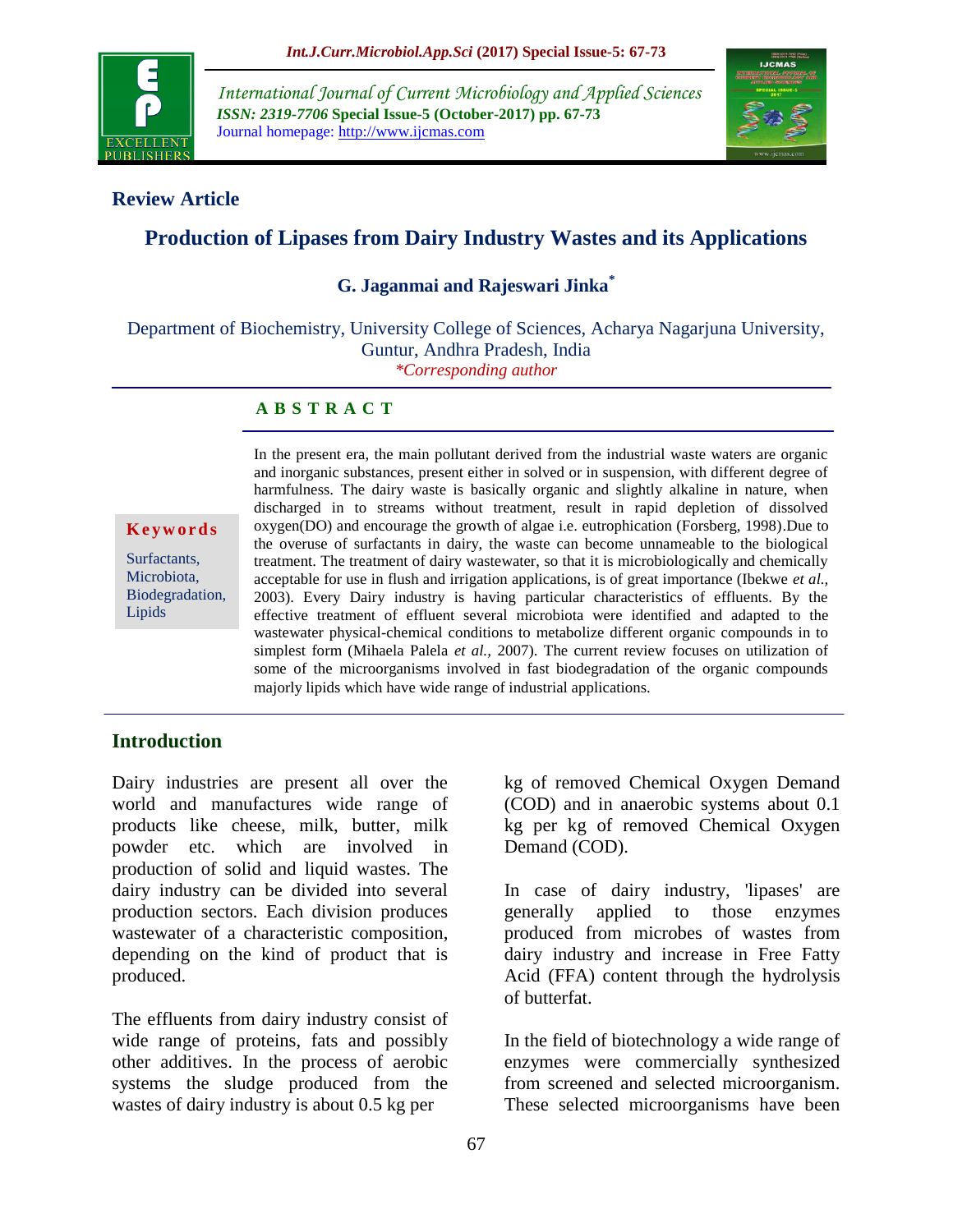characterized, optimised and purposely designed in order to produce a high-quality enzyme. These enzymes have wide industrial applications for various biological processes.

Recently in the field of Genetic engineering a branch of molecular biology, mainly conduct the experiments to tailor the genotype of a specific microorganism like *Streptomyces sps*. Hence it can produce not only the high enzyme yield, but also enzyme with desired special characteristics such as thermo stability, high temperature tolerance and stability in acidic or alkaline environment, and retaining the enzyme activity under extreme reaction conditions like heavy metals.

### **Characteristics of dairy effluents**

Dairy effluents contain dissolved sugars and proteins, fats, and possibly residues of additives. The key parameters are Biochemical Oxygen Demand (BOD), with an average ranging from 0.8 to 2.5 kilograms per metric ton (kg/t) of milk in the untreated effluent; Chemical Oxygen Demand (COD), which is normally about 1.5 times the BOD level; total suspended solids, at 100–1,000 milligrams per litre (mg/l); total dissolved solids: phosphorus (10–100 mg/l), and nitrogen (about 6% of the BOD level). Cream, butter, cheese, and whey production are major sources of Biological Oxygen Demand (BOD) in wastewater. The waste load equivalents of specific milk constituents are: 1 kg of milk fat = 3 kg COD; 1 kg of lactose =  $1.13$  kg COD; and 1 kg protein  $= 1.36$  kg COD. Most of the solid wastes can be processed into other products and by-products.

The effluent characteristics differ from each and every dairy industry. The effective treatment of the effluent is possible only by

the study of wastewater microbiota in order to identify some new active strains which are adapted to the wastewater physicochemical conditions. This microbiota can metabolize the organic compounds, similar to those which determine the pollution of wastewaters such as starch, casein, basic carbohydrates and lactic acid (Mihaela Palela et.al; 2007).

Already there are some strains like *A.niger, Pseudomonas sps, Streptomyces sps,* which are identified and able to degrade the organic compounds easily. The microorganisms can degrade the fats/lipids present in the waste water and further isolated for the production of lipase which has wide industrial applications.

### **Lipases**

Lipases (EC 3.1.1.3) are mainly ester hydrolases, which catalyzes the hydrolysis of triacylglycerol to glycerol and fatty acids. These microbial lipolytic enzymcs has paved a way for many microbiologists to develop convenient and reliable methods for the detection and enumeration of lipolytic microorganisms.

Lipases are ubiquitous enzymes which are found in animals, plants, fungi and bacteria. Due to the substrate specificity and a variety of different enzymatic properties, such as broad sources, short cycle, wide pH, wide range of temperature, microbial lipase had played important role than animal and plant lipases in enzymatic theoretical research as well as practical application, including hydrolysis, esterification, trans esterification, and ester chiral synthesis.

Due to wide range of industrial applications, lipases from microorganisms are more interesting because (1) they can be produced in the high yields (2) there are many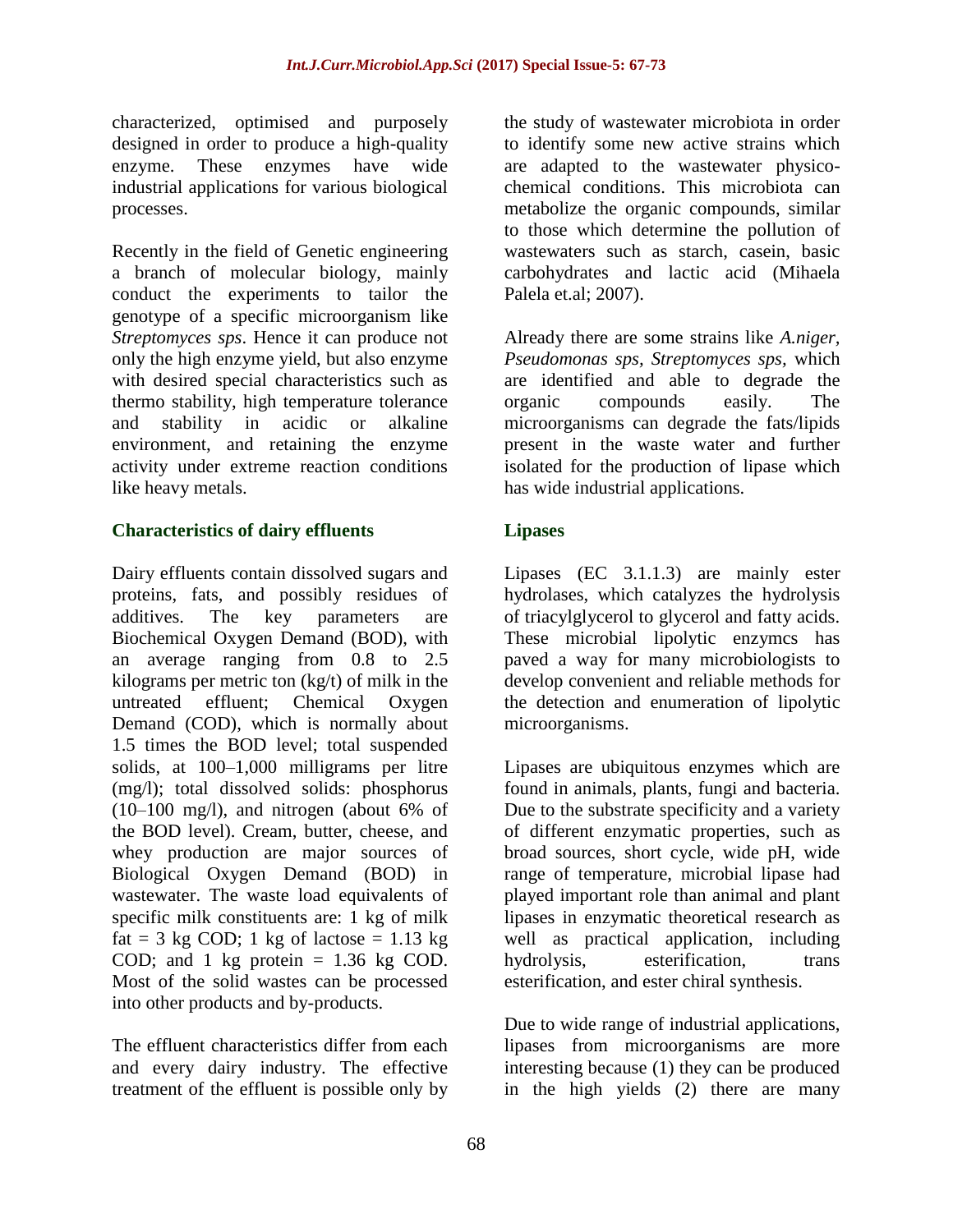varieties of catalytic activities that can be used in many applications. (3) The genetic manipulation is easily available.

The lipases from microbial origin are heatstable and involved in the spoilage of a various dairy products. During the culture of lipase producing bacterium the following factors should be considered i.e., i) microbial growth ii) lipase production under suitable conditions iii) detection of lipase activity of the enzyme produced

Growth conditions which affect the lipase synthesis and production are carbon source, nitrogen source, presence of metal ions such as activators and inhibitors, incubation temperature, pH, amount of inoculum used and oxygen tension. Mainly the carbon sources like olive oil, triacylglycerols, tweens, fatty acids induces the expression of lipase production.

Lipases are used to catalyse interesterification of fats and oils to produce modified glycerides unobtainable by convcntional chemical interesterification. Lipase production is also used as a marker for pathogenicity in somc medically important bacteria.

## **Lipolysis**

The process of Lipolysis, is the hydrolysis of lipid material to release free fatty acids (FFA) and partial glycerides, which have either detrimental or beneficial effects in the environment. In the dairy industry, with lipolysis the production of off-flavours like rancid, butyric, bitter, unclean, soapy and astringent are the major quality defect associated problems Lipolysis has been reported in a variety of stored dairy products including milk, milk powder, butter, cheese and ultra-heat-treated (UHT) milk. The process of Lipolysis in milk is resulted due

to the action of either native milk lipase or lipases of microbial origin.

Lipolytic enzymes have wide range of industrial applications in various industries like food, dairy, paper, textile, leather and detergent industries, waste water treatment, production of fine chemicals, pharmaceuticals and cosmetics, synthesis of surfactants and polymers, vegetable fermentation and meat product curing. Other important application of lipases is the production of biodiesel. The biodiesel can be produced form dairy effluents by the action of lipases along with methanol and catalyst mostly Sodium hydroxide (NaOH) in a batch reactor during the process glycerine is produced as a by product after the process of trans esterification reaction.

### **Applications of Lipases**

Lipases occur widely in nature, but only microbial lipases are commercially significant. There are many applications for lipases which include special organic synthesis, modification of fats, flavor enhancement in food processing, resolution of racemic mixtures, and chemical analysis.

### **Fat and Oleo-chemical industry**

Lipases have enormous application in Oleochemical industry as thermal degradations can be minimized during hydrolysis, glycolysis, and also save energy. It has been reported that commercial use of *C.cylindracea* lipase in production of soap (Saxena R.K. *et al.,* 1999).

#### **Detergent industry**

In the enzyme industry, lipases are second group of detergent enzymes. In order to assess the compatibility of lipase, it was compared with several commercially used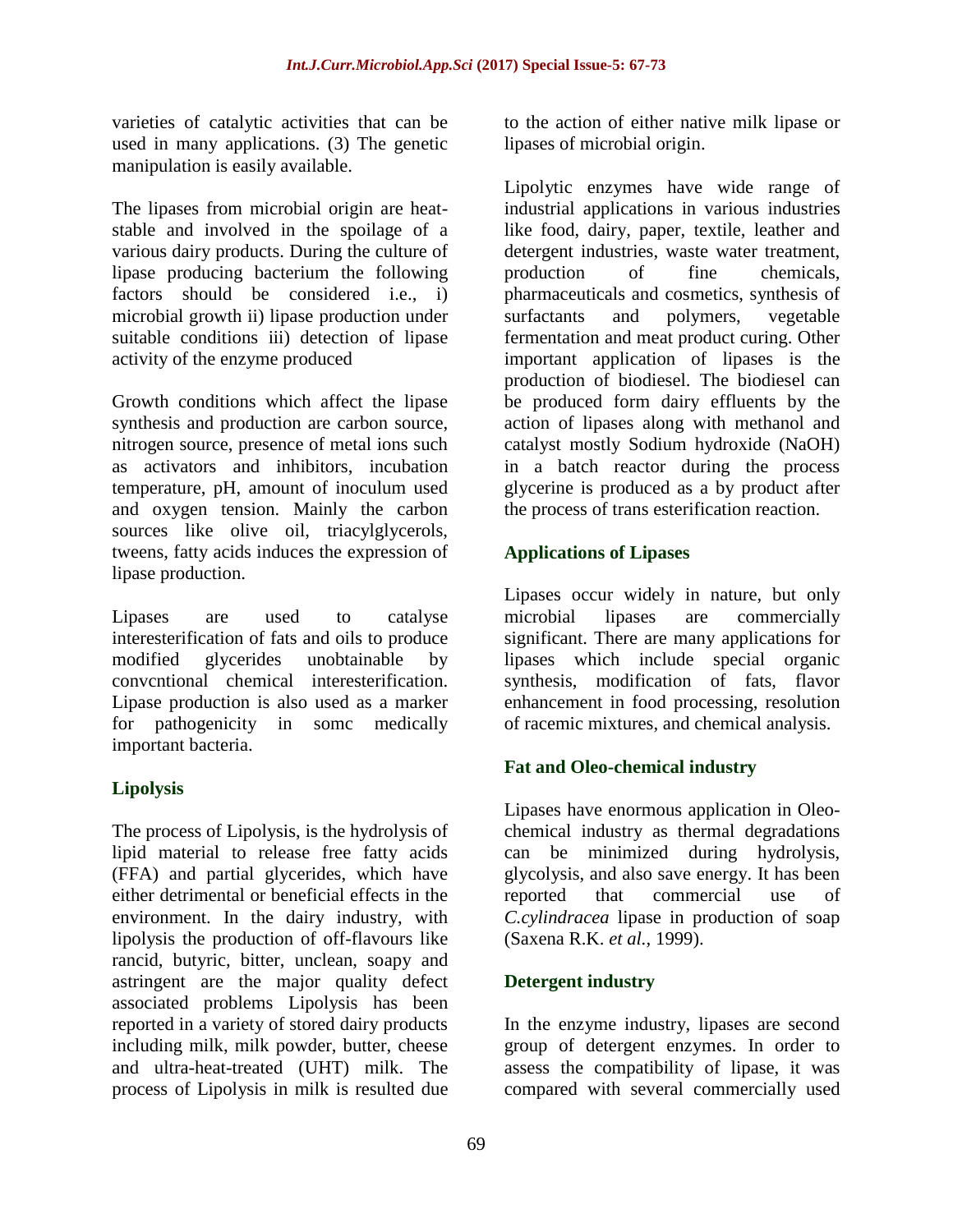detergents, bleaching agents to remove fat. The use of enzymes is found in all detergent formulations which are presently common in developing countries, containing enzymes. *Thermomyces sp.,* is the most important detergent lipase which is very commonly used. The *pseudomonas* spp. at alkaline pH and higher temperatures all these properties make attractive choice for detergent application (Lenting *et al.,* 1993). Therefore, a large number of *Pseudomonas species*  have been studied for finding attractive and effective lipase application in different fields (Mobarak-Qamsari *et al.,* 2011).

#### **Polymer production**

Lipases act as biocatalyst for the production of biodegradable compounds. By direct esterification of butanol 1-Butyl locate was produced and oleic acid tends to decrease the viscosity of biodiesel during winter. Trimethylolpropane esters were also similarly synthesized as lubricants. Lipases can also act as catalyst in ester syntheses and transesterification reactions in presence of organic solvent systems. Hence biodegradable polyesters and aromatic polyesters can also be produced (Linko *et al.,* 1998).

#### **Food processing and Flavour development**

The majority of enzymes used in industry are for food processing, mainly for the modification and breakdown of biomaterials. A large number of fat clearing enzymatic lipases are produced on an industrial scale. Lipases are also utilized in dairy products for flavor development and processing other foods, like meat, vegetables, fruit, baked foods, milk product and beer (Aravindan *et al.,* 2007). The dairy industry lipases are used to modify the lengths of fatty acid chain that enhance the

flavors of cheeses. A whole range of microbial lipase is prepared *M. miehei, A. niger, A.oryzae* and several others used in cheese manufacturing industry.

### **Medical and Pharmaceutical sectors**

Microorganisms like bacteria, yeasts, molds, and a few protozoa are known to secrete lipases for the digestion of lipid materials. Lipases from *C. Rugosa,* lowers serum cholesterol level. *S. Marcescens* have been used to synthesize lovastatin, a drug in which that lipase was widely used for the asymmetric hydrolysis of 3- phenylglycidic acid ester which is vital intermediate in the synthesis of diltiazem hydrochloride (Gurung *et al.,* 2013; Sharma & Kanwar, 2014).

### **Paper and Pulp industry**

Wood is the chief source of paper and pulp industry and the presence of hydrophobic components (mainly triglycerides and waxes) are helpful for production of paper. Mainly *C.rugosa* (Demuner *et al.,* 2011)was used for the production of lipase in this industry.

### **Biosensors**

Quantitative determination of triacylglycerol can be done by immobilisation of lipases. The process of immobilization of lipases is fast, efficient, accurate and cost effective as sensors. This application is important in the food industry, especially in fats and oils, beverages, soft drinks, pharmaceutical industries and also in clinical diagnosis (Ray, 2012). The basic concept of using lipase as biosensors is to generate glycerol from the triacylglycerol in the analytical sample and to quantify the released glycerol by a chemical or enzymatic method (Pandey *et al.,* 1999.) This method is developed for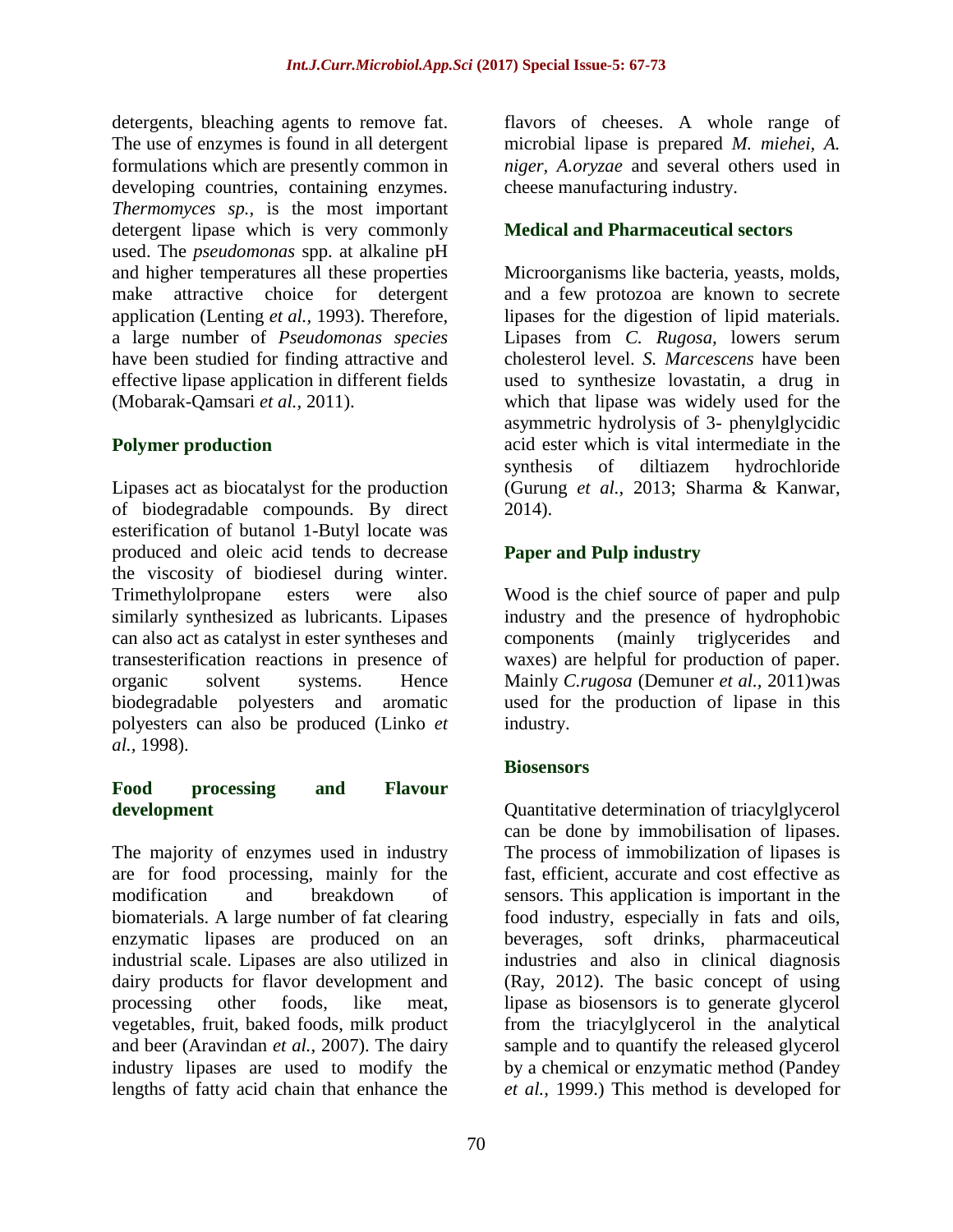the determination of organo phosphorous pesticides with a surface acoustic wave impedance sensor by lipase hydrolysis. A biosensor based on the enzyme catalysed dissolution of biodegradable polymer films has been developed. In the polymer-enzyme system like poly (trimethylene) succinate, was used as the sensor, which was degraded by a lipase.

Potential fields of application of such a sensor system was in the detection of enzyme concentrations and the construction of disposable enzyme based immunosensors, which employ the polymer degrading enzyme as an enzyme label (Sumner *et al.,* 2001). Radiolabelled polynucleotide probes have been employed extensively for the detection of complementary nucleic acids by specific hybridization. Within the last few years, various methods have been developed using enzyme-labelled probes tends to avoid unstable and hazardous isotopes. By screening various hydrolytic enzymes to fit the special demands, fungal lipases turned out to be the most practical (Hasan *et al.,* 2006). Lipases may be immobilized onto pH/oxygen electrodes in combination with glucose oxidase, and these function as lipid biosensors and may be used in triglycerides (Ramani & Sekaran, 2012)and blood cholesterol determinations (Gandhi, 1997).

#### **Oil biodegradation**

Biodegradation of Petroleum hydrocarbons in cold environments includes Alpine soils, due to the action of indigenous cold-adapted microorganisms which can able to degrade these contaminants. Several genotypes involved in the degradation of n-alkanes (Margesin *et al.,* 2003), aromatic hydrocarbons (Pinkart et. al., 1996), and polycyclic aromatic hydrocarbons(Khan et.al., 2001) was determined in 12 oilcontaminated have found that monitoring of

soil microbial lipase activity is a valuable indicator of diesel oil biodegradation in freshly contaminated, unfertilized and fertilized soils. Various fungal species can be used to degrade oil spills in the coastal environment, which may enhance eco restoration as well as in the enzymatic oil processing in industries (Gopinath *et al.,* 1998).

#### **Waste and Sewage treatment**

In activated sludge and other aerobic waste processes, where thin layers of fats must be continuously removed from the surface of aerated tanks to permit oxygen transport (to maintain living conditions for the biomass), this can be facilitated by use of lipases. The skimmed fat-rich liquid (Gandhi, 1997) is digested with lipases such from *C. rugosa.* Effective breakdown of solids and the clearing and prevention of fat blockage or filming in waste systems are important in many industrial operations like (i) degradation of organic debris—a commercial mixture of lipase, cellulase, protease, amylase, inorganic nutrients, wheat bran, etc. Is employed for this purpose; (ii) sewage treatment, cleaning of holding tanks, septic tanks, grease traps, etc. The first stage in the degradation and recycling of primary sewage sludge and particulate organic matter is the solubilization and enhanced hydrolysis of complex polymeric organic carbon structures associated with the anaerobic sulphidogenic environment.

### **Bio diesel production**

Lipase catalyzed biodiesel production was reported earlier at 2012 (Rajarshi K *et al.,*) Lipase-catalyzed trans esterification which involves two steps. Firstly it involve in hydrolysis of the ester bond and secondly on esterification with the second substrate (Fan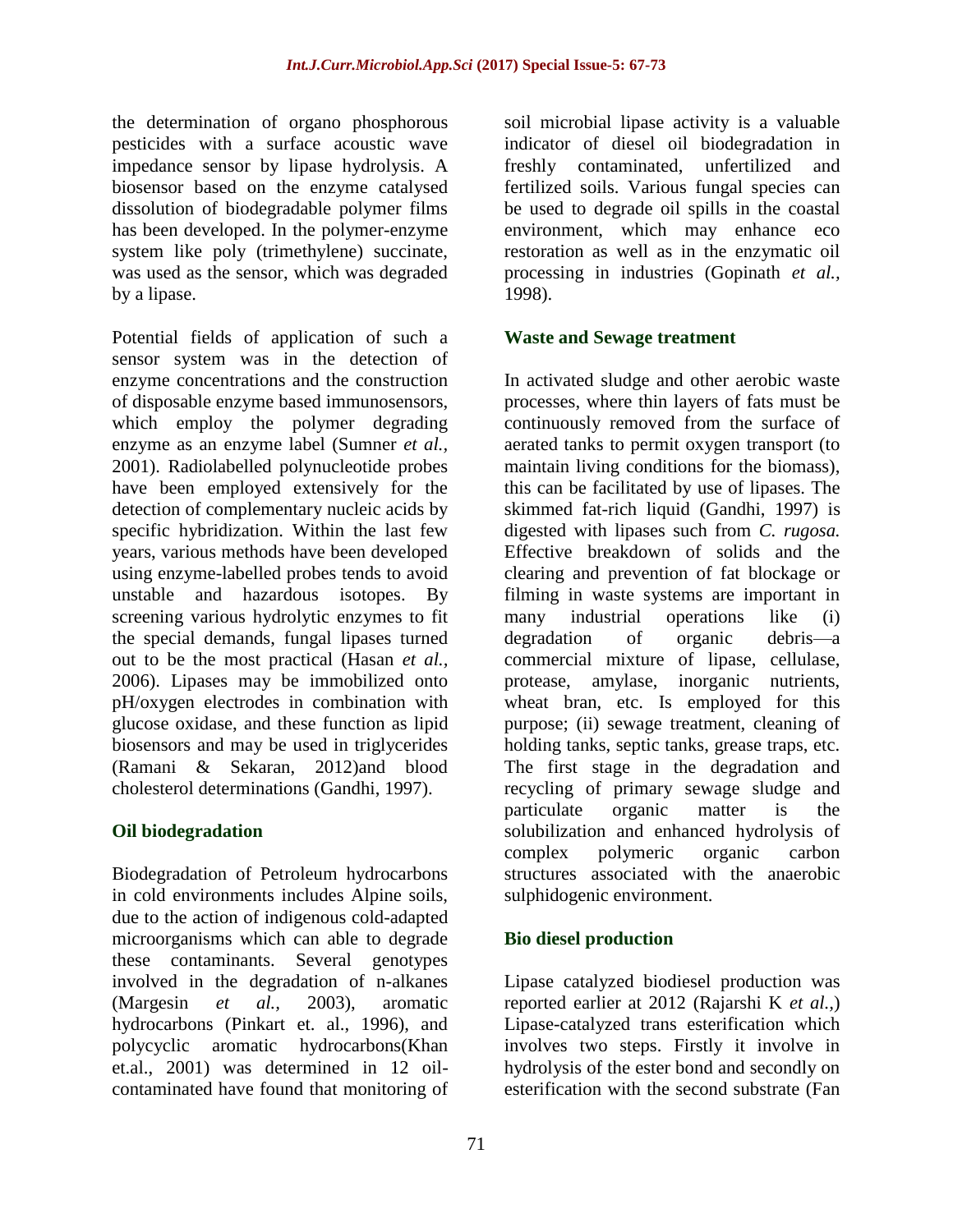*et al.,* 2012). Although lipases from different sources are able to catalyze the same reaction, bacterial and fungal lipases are mostly used in biodiesel production such as *A.niger*, *C.antarctica*, *C.rugosa, C.viscosum, M. miehei*, *P.cepacia*, *P.fluorescens*, *P.lipolyticum*, Rhizopusoryzae, Streptomyces sp., and *T.lanuginose*. *C.rugosa,* obtained from yeast, is the most commonly used microorganism used for the production of lipase (Sharma *et al.,* 2001). Recently, *Streptomyces sp.* was investigated as a potent lipase producing microbe for biodiesel production.

Industrial effluents from different industries may have been playing an important role in our social economy and creating serious problems. These can be solved by the isolates obtained from the treatment of the effluents of Dairy. Waste water microbiota study involved in the isolation of Lipase producing microbes which can represent an extremely versatile group of bacterial extracellular enzymes that are capable of performing a variety of important reactions, therefore helpful for future research. The understanding of structure-function relationships will enable researchers to tailor new lipases active at low temperatures for biotechnological applications. The growing demand for lipases has shifted the trend towards prospecting for novel lipases, improving the properties of existing lipases for established technical applications and producing new enzymes tailor-made for entirely new areas of application.

### **References**

Andualema B, Gessesse A (2012) Microbial Lipases and Their Industrial Applications: Review. *Biotechnology*, 11.

- Gerpen J V (2005) Biodiesel processing and production. *Fuel Processing Technology* 86: 1097– 1107.
- Hena S, Fatimah S, Tabassum S (2015) Cultivation of algae consortium in a dairy farm wastewater for biodiesel production. *Water Resources and Industry*, 10:1–14.
- Mohammad Reza K, Ashrafalsadat N, Razavi M R, Nejadsattari T and Nazemi Ali (2014) Isolation and molecular identification of extracellular lipase-producing bacillus species from soil*. Annals of Biological Research*, 5 (1):132-139.
- Muthumari M, Thilagavathi S, Hariram N (2016) Industrial enzymes: Lipase producing microbes from waste volatile substances. *IJPSR,* 2016, 7(5):2201-2208.
- Neelam G, Sumanta R, Sutapa Bose, Vivek Rai (2013) Broader View: Microbial Enzymes and Their Relevance in Industries, Medicine, and Beyond. *Bio Med Research International*, 1-18.
- Pallavi P, Ravikumar T, Ram Reddy S (2015) Isolation and characterization of lipase producing bacteria for biodegradation of oil contamination. *Int.J.Curr.Res.Aca.Rev*, 3(8):56-66.
- Rajarshi K, Oindrila G, Mukundu Kumar Das (2012) Biodiesel production and process optimisation, *International Journal of Scientific and Research Publications*, 2 (6).
- Sahu G K, Martin M (2011) Optimization of growth conditions for the production of extracellular lipase by bacterial strains from dairy industry effluents: *Journal of Biotechnol. Bioinf. Bioeng*, 1(3):305-311.
- Samaržija D, Zamberlin S, Pogačić T(2012) Psychrotrophic bacteria and milk and dairy products quality, 62 (2): 77-95.
- Sangeetha R, Arulpnadi I, Geetha A (2011) Bacterial lipases as potential industrial